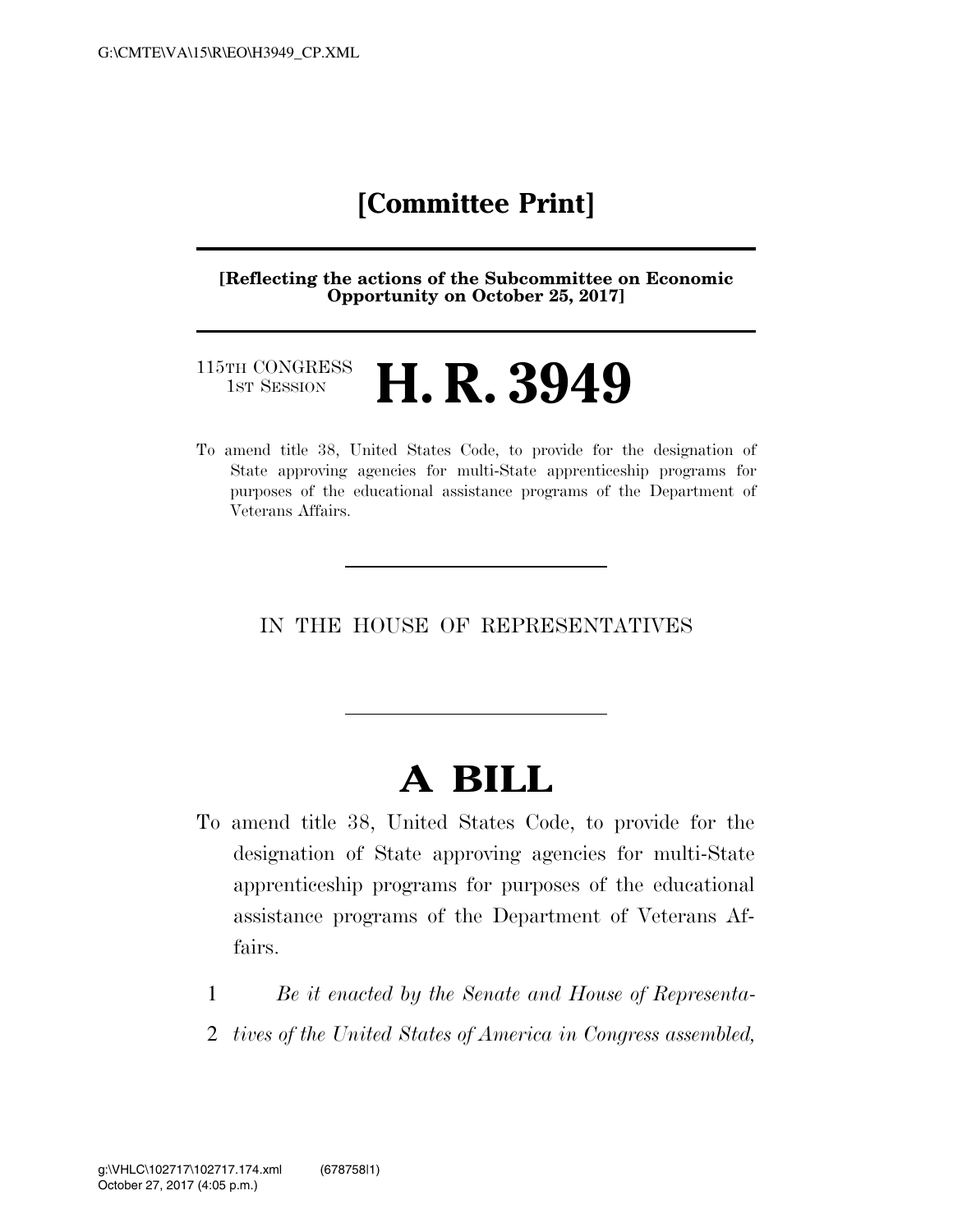#### **SECTION 1. SHORT TITLE.**

 This Act may be cited as the ''Veterans Apprentice- ship and Labor Opportunity Reform Act'' or the ''VALOR Act''.

 **SEC. 2. DESIGNATION OF STATE APPROVING AGENCIES FOR MULTI-STATE APPRENTICESHIP PRO-GRAMS.** 

 Paragraph (1) of subsection (c) of section 3672 of title 38, United States Code, is amended to read as fol-lows:

11  $\frac{1}{1}$  (1)(A) The State approving agency for a multi-State apprenticeship program is—

13 ''(i) for purposes of approval of the program, the State approving agency for the State in which the headquarters of the apprenticeship program is located; and

17 ''(ii) for all other purposes, the State approving agency for the State in which the apprenticeship program takes place.

 ''(B) In this paragraph, the term 'multi-State ap- prenticeship program' means a non-Federal apprentice- ship program operating in more than one State that meets the minimum national program standards, as developed by the Department of Labor.''.